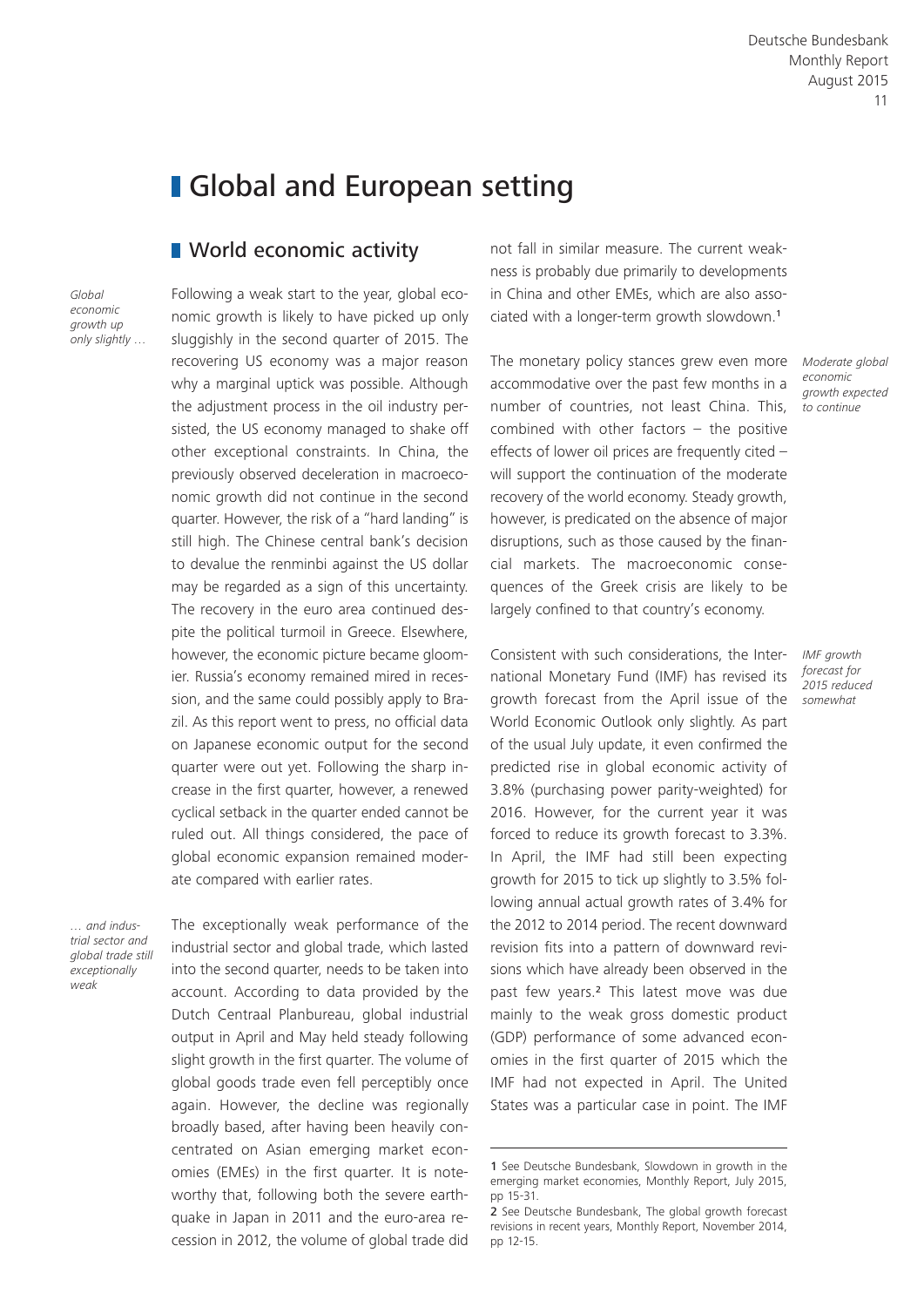

#### Global industrial output and world trade

Source: Centraal Planbureau. **1** OECD excluding Chile, Czech Republic, Hungary, Israel, Mexico, Poland, South Korea and Turkey, but including Cyprus. Deutsche Bundesbank

now expects real US GDP growth of only 2.5% this year, following forecasts of 3.1% in April and as much as 3.6% in January. By contrast, the projected increase in euro-area economic activity for 2015 has remained unchanged (+1.5%), with the projection for 2016 (+1.7%) up slightly from April. Looking at the group of EMEs and developing countries, the revisions were likewise confined within a narrow corridor, although some economies are showing conspicuous revisions in opposite directions. The IMF's assessment of the outlook for Russia is no longer quite so unfavourable, whereas for Latin America it has once again slashed its projections.

*Industrial commodity and crude oil prices down*

Following a relatively calm second quarter, the prices of key commodities fell considerably in July. Concerns about the persisting global industrial slump are likely to have played a role. The HWWI index for industrial commodities (on a US dollar basis) in July stood 6% below its April level, with the prices of non-ferrous

metals falling particularly sharply. In the same month, the spot price of a barrel of Brent crude dropped back below the US\$60 mark. The markets were under the spell of evidence indicating that capacity adjustments in North American oil production were potentially nearing an end. Agreement reached in international negotiations with Iran will probably have had a similar impact. At last report, the spot price of Brent was US\$49¼ per barrel. Forward deliveries were once again commanding greater premiums than three months previously. Unlike industrial commodities and crude oil, food and beverages temporarily became more expensive towards the middle of the year, when crop prospects took a turn for the worse owing to the impact of inclement weather.

Consumer prices in the industrial countries trended back upwards as the second quarter progressed. A role was played by energy prices, which in June were well above their nadir of January. Nonetheless, annual price inflation for the entire basket of consumer goods still fluctuated around the zero line. It is likely to perceptibly move away from this barrier only towards the end of 2015, once the preceding fall in energy prices has gradually exited the comparison and if no renewed markdowns occur. Excluding energy and food, the annual increase in the price of the basket of consumer goods remained restrained. Core inflation, at +1.1% in June, was even minimally lower than in March.

## Selected emerging market economies

In China, the previously observed moderation of growth did not continue in the second quarter. Real GDP growth stood at 7% on the year, which was just as high as at the beginning of the year. Whereas the industrial and construction sectors have continued to cool off, some services sectors grew at a faster pace. Over the past few weeks, prices on the Chinese equity markets plummeted dramatically, prompting the government to take a raft of measures to

*Industrial countries' consumer price inflation low throughout reporting period*

*Stabilisation of growth in China*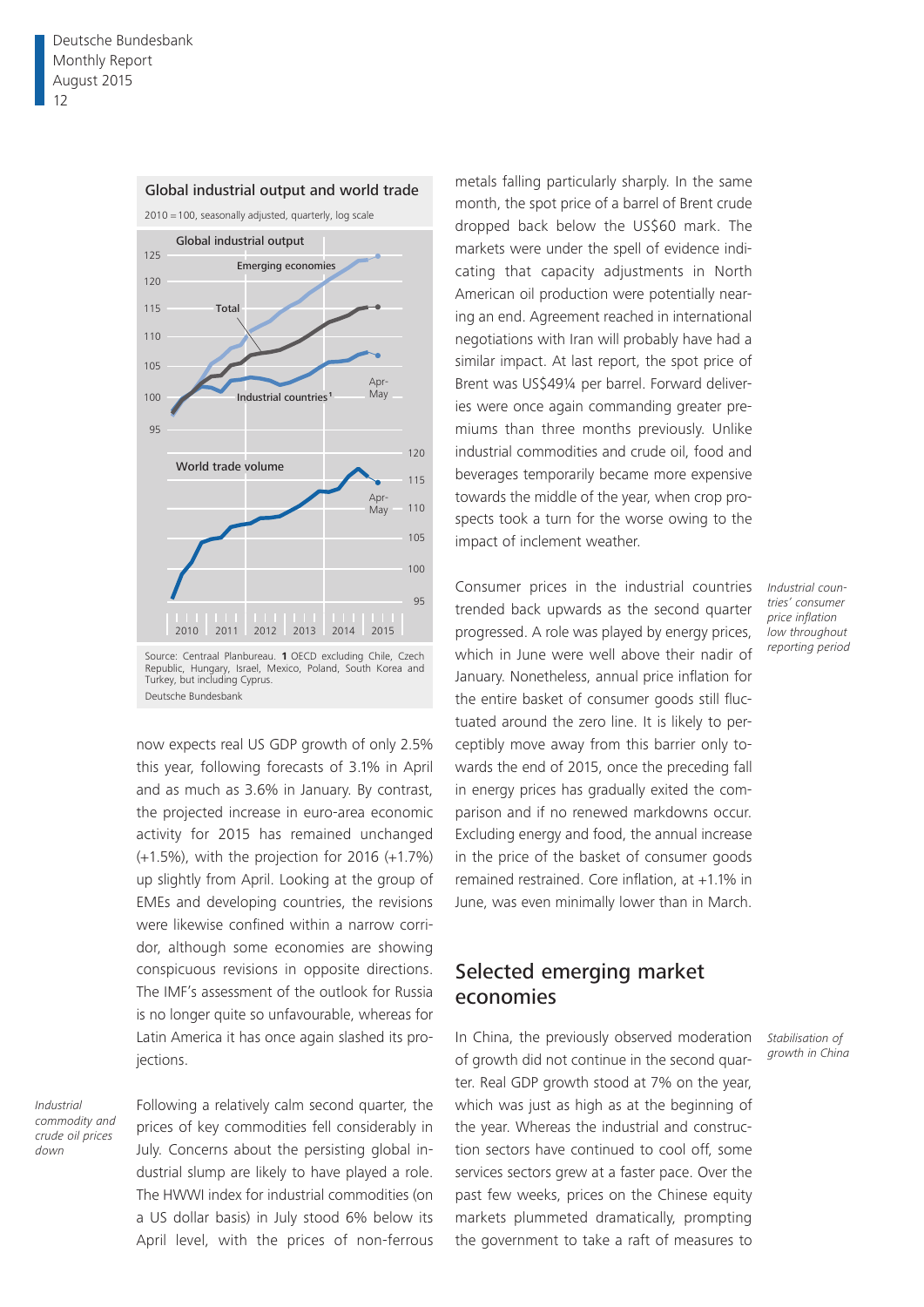stabilise the markets. However, the price slide is not expected to have much of an impact on the real economy. This does not alter the fact, however, that the Chinese economy is probably still facing considerable downside risk from another direction: specifically, the high level of domestic borrowing.3 Consumer price inflation remained moderate in the second quarter, averaging 1.4%. In May and June, the Chinese central bank reduced its deposit and lending rates, which are the rates of policy concern to commercial banks. Following the central bank's announcement in mid-August to make the exchange rate mechanism more flexible, the renminbi depreciated considerably against the US dollar.

*Revival of economic activity in India* In the first quarter, the most recent for which data from the national statistics office are available, India's economy appears to have picked up steam. According to the official estimate, real GDP was up by 7½% on the year following growth of 6½% in the closing quarter of 2014. Manufacturing was the main driver of aggregate economic acceleration. Inflation, averaging 5.1% in the second quarter, remained low by long-term standards. This was due mainly to the dampening of pressure on food prices, which occupy a large share of the basket of goods. The Reserve Bank of India subsequently reduced its policy rate once again in early June.

*Economic output contracting in Brazil*

The available indicators for the quarter ended are pointing to a renewed contraction of Brazilian economic output. Real GDP had already fallen by ¼% in the first quarter after seasonal adjustment. Whereas exports rose strongly, household consumption and investment fell off considerably. Falling commodity prices and extensive structural problems are besetting the Brazilian economy. The economic reforms promised by the government are thus far being implemented only very slowly. Subsidies for public goods were cut in order to consolidate public budgets. This caused consumer price inflation to go up further despite the recessionary tendencies. Inflation in the second quarter

#### World market prices for crude oil, industrial commodities and food and beverages



Sources: Thomson Reuters and HWWI. • Latest figures: avera-ge of 1 to 7 August 2015, or 1 to 12 August 2015 for crude oil. Deutsche Bundesbank

averaged 8.5%, thus surpassing the upper limit of the central bank's inflation target band of 6.5%. Against that background, the policy rate was raised once again in the past few months and now stands at 14¼%.

The recession into which Russia was driven by falling oil prices and international sanctions continued in the quarter ended. According to a preliminary estimate by the Russian Federal State Statistics Service, economic output contracted by 4½% on the year following a decline of 2¼% in the first quarter. Manufacturing and construction saw activity decline especially drastically. Imports of goods on a US dollar basis were down by nearly 40% in terms of value from the same period a year earlier. Consumer price inflation, though down slightly from its early-year record highs, still averaged

*Russian economy in sustained slump*

<sup>3</sup> See Deutsche Bundesbank, The international ripple effects of a severe economic slowdown in China, Monthly Report, July 2015, pp 29-30.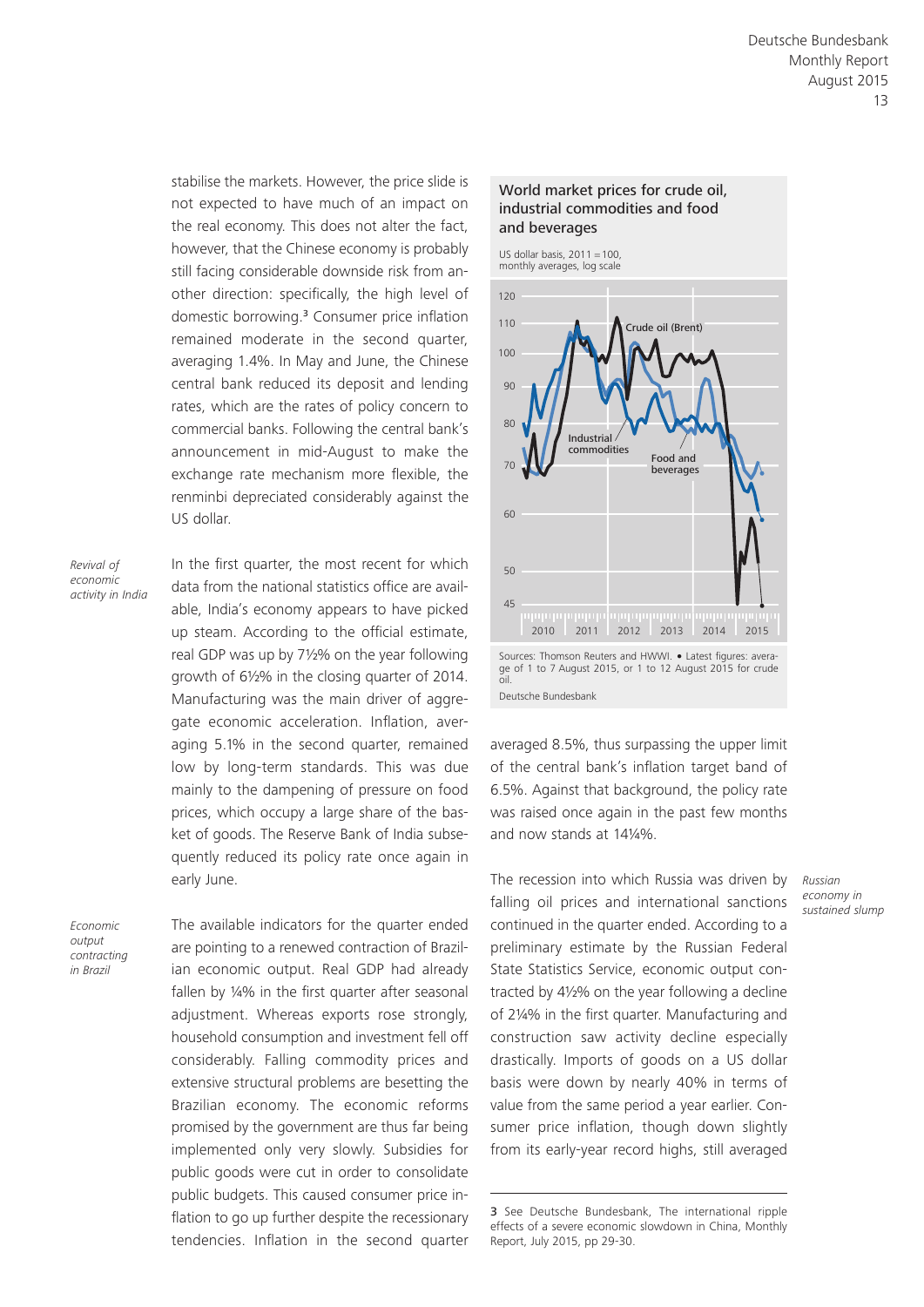

just under 16% in the second quarter. Against this background, the central bank gradually cut its policy rate to 11%.

## United States

*Return to moderate expansionary path*

US GDP rebounded considerably in the second quarter. According to an initial official estimate, and after seasonal adjustment, real GDP was up by just over ½% from the previous quarter, for which, following a revision, weak growth is now being reported. Statistically, the acceleration compared with the first quarter is attributable primarily to net exports, which ceased to strongly dampen GDP growth. Exports of goods and services grew faster than imports in the second quarter. In addition, household consumption resumed rapid growth, having probably been dampened by inclement weather conditions in the preceding quarter.<sup>4</sup> However, private gross fixed capital formation rose only marginally as this report went to press.

Although real expenditure for private residential investment continued to tend considerably upwards, commercial construction activity was scaled back somewhat. The oil and gas industries even slumped at an accelerated pace. Investment in machinery and equipment was cut back more sharply than commercial construction expenditure. In the second quarter the US economy, on the whole, returned to its moderate expansionary path, which is now somewhat flatter following the latest comprehensive revision of the national accounts.<sup>5</sup> The upturn is expected to persist in the second half of the year because, amongst other things, the adjustments in the oil industry which are weighing on economic activity are likely to expire. Unemployment in July held steady at its cyclical low (5.3%). Measured in terms of the consumer price index excluding energy and food, annual percentage inflation remained moderate in June (+1.8%).

### Japan

As this report went to press, GDP figures for the second quarter had not yet been published. However, what the available information does indicate is that Japan's economic recovery appears to have remained unstable. The latest reported first-quarter figures showed seasonally and price-adjusted quarterly GDP growth of 1%. This was driven primarily by a sharp slowdown in destocking, the continuation of which seems doubtful. In fact, a renewed cyclical setback in the quarter ended cannot be ruled out. The perceptible cutback in industrial production compared with the first quarter would be consistent with this picture. On the demand side, this may be associated with a decline in external transactions; real goods exports, according to the monthly indicators, fell perceptibly faster than imports. In addition,

*Economic recovery still unstable*

<sup>4</sup> See Deutsche Bundesbank, The effect of one-off factors on real GDP growth in the USA in the first quarter of 2015, Monthly Report, May 2015, pp 15-18.

<sup>5</sup> The growth rate for 2013, in particular, was revised downward, from 2.2% to 1.5%.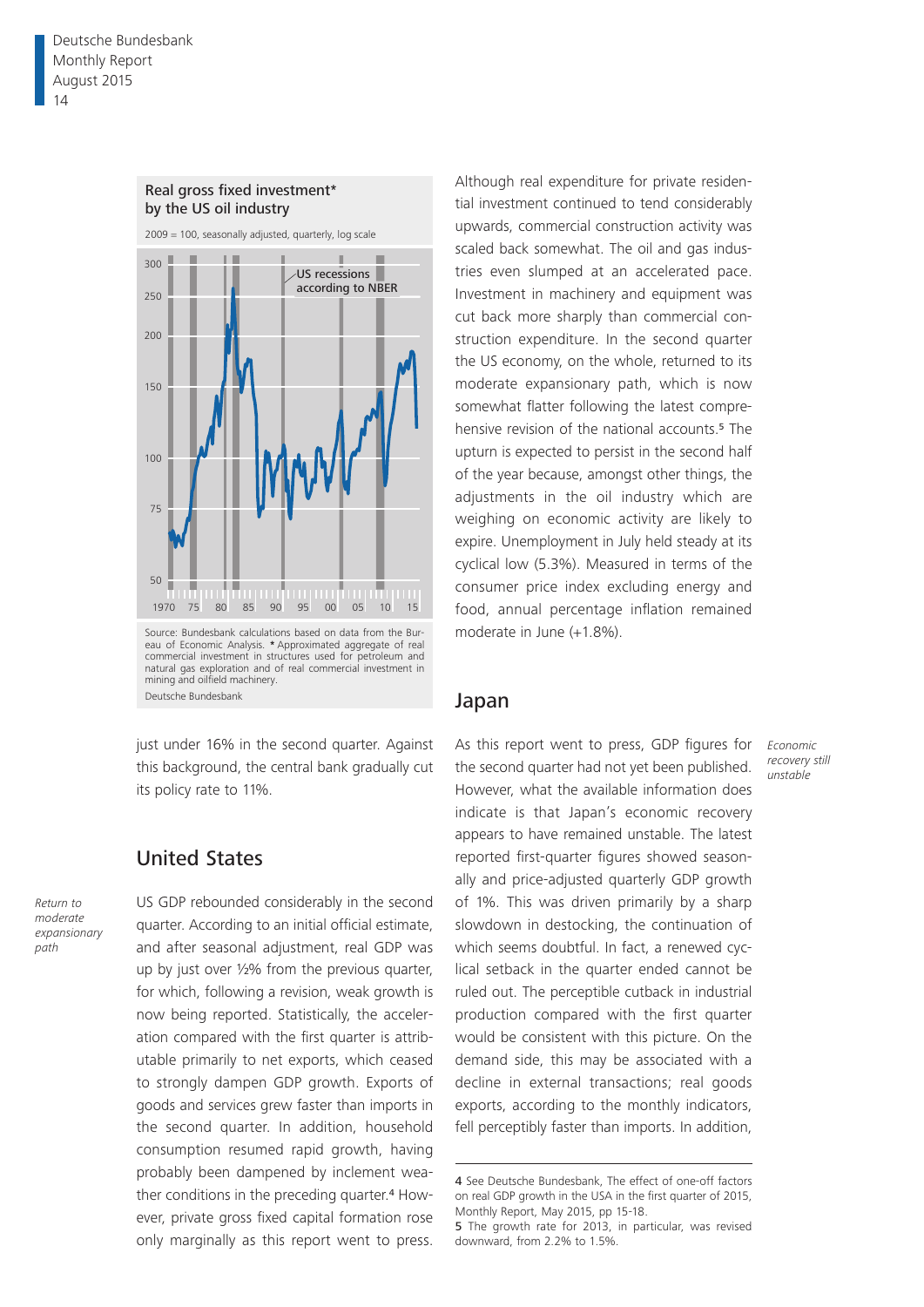household consumption is likely to have sputtered, whereas private gross fixed capital formation has probably continued its growth. Irrespective of the fluctuations in the monthly and quarterly figures, the Japanese economy's underlying muted upward trend has probably remained intact. This is also indicated by the decline in the unemployment rate to 3.3% on average over the second quarter, its lowest rate since 1997. With the disappearance of the VAT effect from the annual comparison, consumer price inflation slid from 2.3% in March to 0.4% in June. Excluding energy and food from the basket of goods, the decline in inflation was somewhat less pronounced.

## United Kingdom

*Increased oil production and higher growth in the services sector*

The UK economy again expanded with more momentum in the second quarter. According to a preliminary estimate, seasonally adjusted real GDP rose by 3/4% from the first quarter, in which it had grown by just under ½%. A key reason for this was a surge in oil and gas production, which might have been linked to changes in tax legislation. Excluding this sector, GDP growth was only a little higher than in the previous quarter, partly because the manufacturing sector's output even shrank and construction output continued to hover at 2014's third-quarter level.<sup>6</sup> By contrast, growth accelerated in the services sector, which not only generates the greatest portion of value added for the UK economy, but is also the only large segment in which output surpasses the precrisis level. The recovery in the labour market nonetheless faltered. National figures put the standardised unemployment rate at 5.6% in the second quarter, marginally up from the previous quarter. Greater wage growth could have played a role in this. On the other hand, consumer price inflation remained weak. Looking at the Harmonised Index of Consumer Prices (HICP), the UK basket of goods excluding energy and unprocessed food saw a year-onyear price rise of just 0.6% in June.

## New EU member states

In the new EU member states  $(EU-6)^7$  as a group, economic output continued to expand at a somewhat more moderate pace in the second quarter, following substantial growth in the first quarter, when real GDP had risen by 1¼% on the period after seasonal adjustment. In four out of the five EU-6 states that have so far published initial seasonally adjusted figures for GDP growth, aggregate output recorded a continued distinct increase from the previous period. In Romania, however, economic activity was practically at a standstill at the end of the period under review. Data for Croatia are not yet available. As before, the key engine of the economy was domestic demand, especially private consumption, which benefited from the improved labour market situation and increased purchasing power coupled with falling prices. The unemployment rate for this group of countries as a whole was a seasonally adjusted 7.8% in the second quarter, significantly down from the prior-year figure of 8.7%. After recording its lowest rate in the first quarter (-0.8%), HICP inflation for the EU-6 remained in negative territory in the second quarter, too (-0.2%). The individual rates ranged from -0.7% in Poland and +0.4% in Hungary and Romania through to +0.7% in the Czech Republic. Given the persistently weak price trend, the central banks of Romania and Hungary once again cut their policy rates.

*Economic upward trend continuing*

<sup>6</sup> An earlier GDP estimate had already revised the assessment of the pronounced bout of weakness in the construction sector, which had previously been reported for 2014 Q4 and 2015 Q1, to indicate stagnation. A significant reason for this was the use of new deflators, after the original underlying construction price and cost indices were suspended and the interim estimates had proven to be uncertain. The current procedure is merely an interim solution. See K Davies (2015), Impact of Interim Solution for OPIs on ONS Outputs, Office for National Statistics, available from [http://www.ons.gov.uk.](http://www.ons.gov.uk)

<sup>7</sup> This group comprises the non-euro-area countries that have joined the EU since 2004.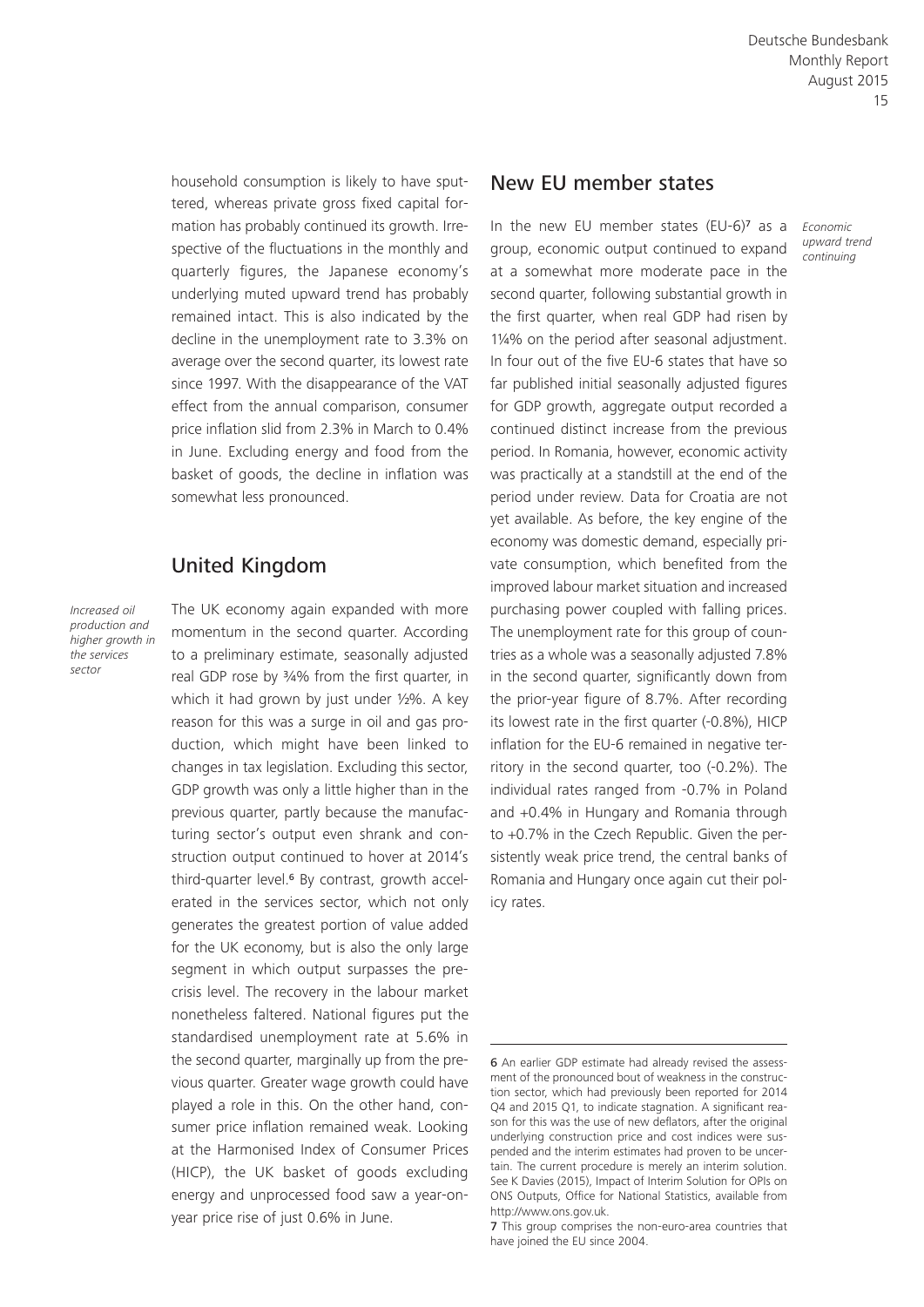

Deutsche Bundesbank

# Macroeconomic trends in the euro area

The economic recovery in the euro area continued in the second quarter, largely unaffected by events in Greece. According to Eurostat's first official estimate, second-quarter real GDP grew by a seasonally adjusted ¼% on the period, exceeding the prior-year figure by 1¼%. The statistical information available thus far indicates that the economic picture was predominantly positive, both by country and by sector and expenditure components. Divergent developments were only seen in a small number of areas.

Economic growth was once again especially strong in Spain, climbing 1% from the preceding quarter. GDP rose by ½% in Germany and by ¼% in Italy. In France, aggregate economic activity stagnated, after having picked up significantly in the first quarter. Most other economies generated fairly robust growth. In the case of the Netherlands, which had seen a sharp lift in economic output in the preceding 12 months, the recent slowdown in GDP growth did not signal a cyclical reversal, but rather stemmed from the court-ordered cutbacks in gas production after the Groningen region experienced a spate of small earthquakes. With a ½% drop in GDP in Finland, the recession caused by industrial structural change and the slump in business with Russia continued for the fourth consecutive quarter. In Greece, real GDP went up by ¾% in the second quarter, after seasonal adjustment. However, the intensifying sovereign debt crisis is likely to place heavy strains on the Greek economy in the current quarter (see the box on pages 17 to 19).

On the output side, slightly positive impetus emanated from the manufacturing sector in the second quarter. Production of capital goods increased markedly, for instance, and production of intermediate goods also rose, albeit on a smaller scale. While output of consumer goods stagnated, energy production declined considerably, partly owing to the forced cut*Economic recovery continues*

*Further expansion of economic output in most member states*

*Sluggish energy production*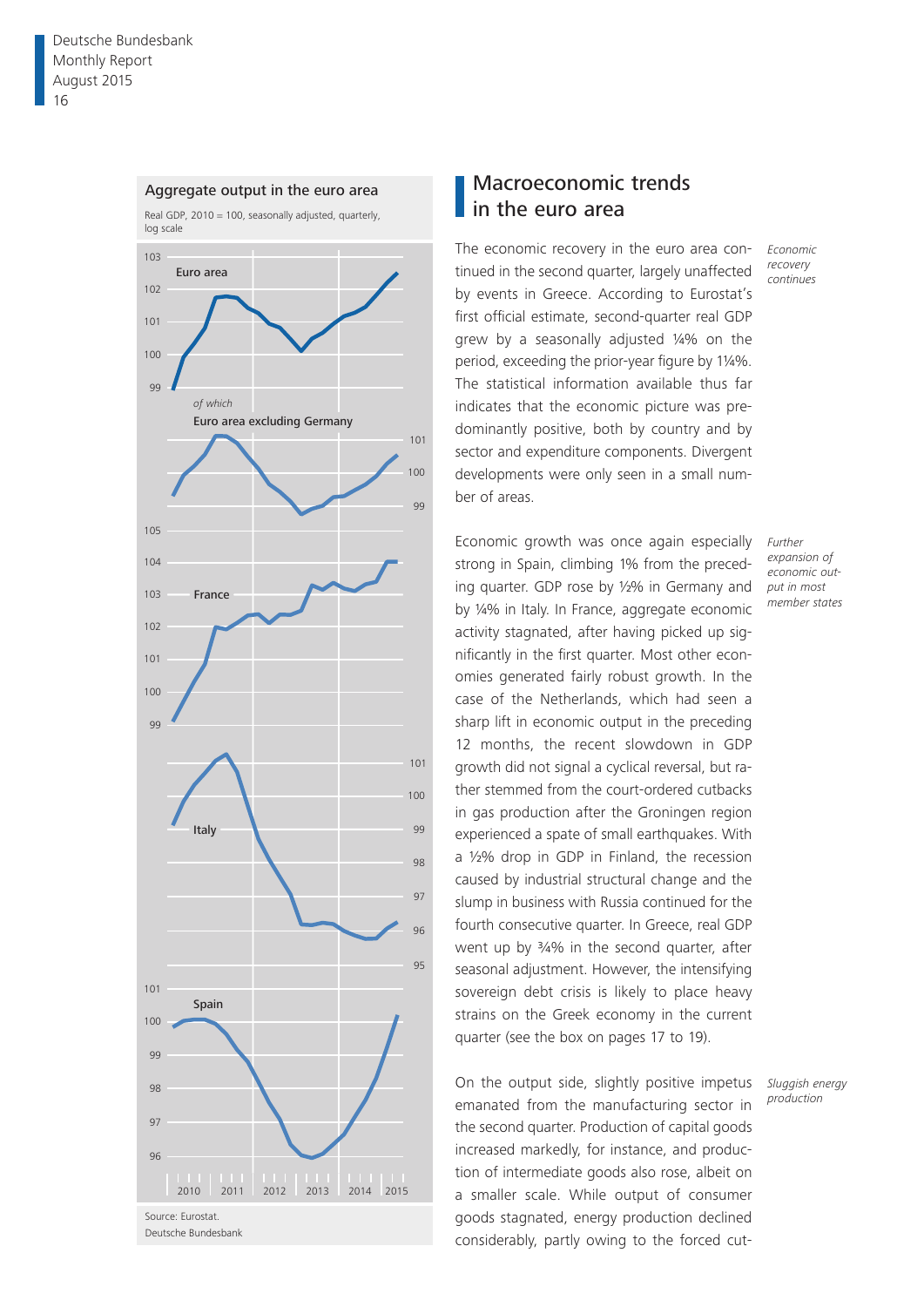## The economic situation and outlook in Greece

Greece's economic situation is likely to have deteriorated considerably in mid-2015 after previously appearing to have stabilised and having even shown signs of a gradual recovery. Given the heightened uncertainty surrounding the course of government, the considerable loss of consumer and business confidence and the capital flight this sparked, the forced closure of banks at the end of June as well as the introduction of capital controls, greater aggregate losses can be expected for 2015 as a whole. The European Commission recently estimated a decline in real gross domestic product (GDP) of between 2% and 4%.<sup>1</sup>

It was not until early 2014 that Greece ended the economic downturn which began in 2008 and caused economic output to sink by one-quarter and the number of employed persons to drop by one-fifth. In the second half of 2013, the economy seemed to be gradually stabilising at a low level, primarily on account of foreign trade, which profited from the improved price competitiveness in particular. The real exchange rate based on unit labour costs, for example, had improved in the previous five years by almost one-fifth in total, and the loss of competitiveness that had accumulated between 2001 and 2009, measured in terms of this rate, was largely corrected. The turnaround in foreign trade was particularly pronounced in the case of exports of services in 2013, which is consistent with the steep rise in the number of tourists and in income generated in the tourism sector. Exports of goods had already recovered in the preceding years. In other sectors, the decline in industrial output and drop in retail sales were at least halted. The current account recorded a small surplus in 2013, and the government budget ended with a

positive primary balance according to the programme definition of 1% of GDP.<sup>2</sup> Four years earlier, these accounts both accrued deficits of more than 10% of GDP.

Following its stabilisation, the Greek economy was starting to show signs of a gradual recovery in 2014. As in 2013, this was mainly due to increased export activity fuelled by the improved competitive position and the economic recovery in the euro area. Exports of services rose by almost 13% in real terms, and exports of goods saw growth of 6%. At the same time, private consumption also recovered somewhat, and gross fixed capital formation increased markedly. Although construction expenditure continued to decline, investment in machinery and equipment – starting from a very low base – picked up. The assistance provided by the EU is also likely to have played a major part in this. For example, Greece's mandatory own contribution to projects financed by EU structural funds was lowered from an average of 22% before the economic crisis began to 5%; this considerably expanded the investment options available to the financially constrained country. On the output side, the upswing was concentrated on wholesale and retail trade and on accommodation and restaurant services, whose real value added increased by almost 7% on the year. In addition, industrial activity picked up over the course of the year, and the number of

<sup>1</sup> See European Commission, Assessment of the Commission, in liaison with the ECB, of the request for stability support in the form of an ESM loan, 10 July 2015, p 7.

<sup>2</sup> The primary balance calculated in accordance with ESA 2010 was -8.3% of GDP in 2013. However, the balance reported here (calculated in accordance with the programme definition) is adjusted, in particular, for expenditure in connection with bank recapitalisation. See also the box on pp 62-66.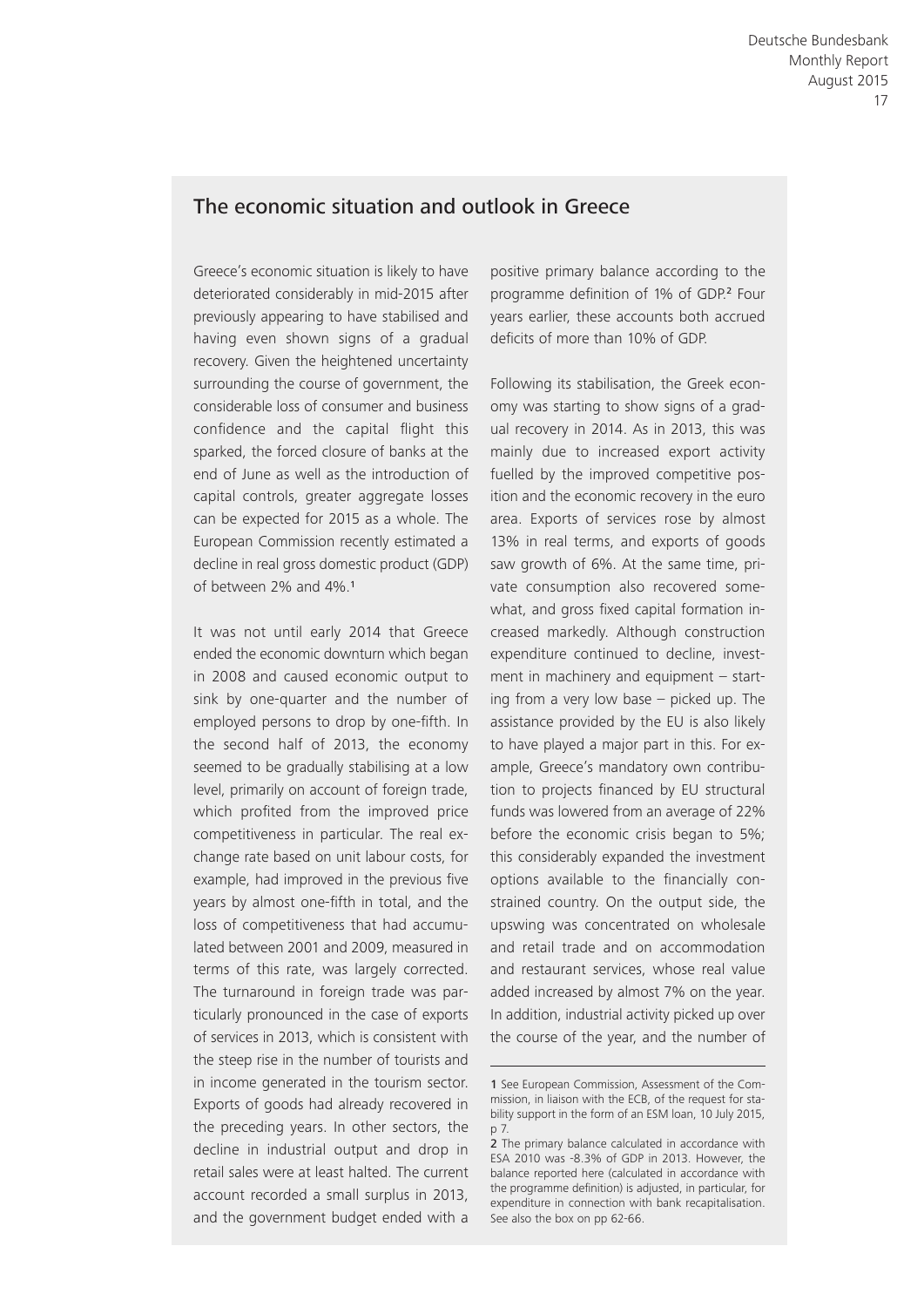

employed persons also started to rise again. However, the economic improvement was fragile in that only parts of the economy were affected; in other industries, the situation stabilised at most, and the aggregate downward trajectory in prices persisted. Although real economic output rose by 0.8% in 2014, GDP fell by 1.8% at current prices.

The beginnings of positive growth in 2014 offered hope that the economic recovery would continue to firm up in 2015. It was thought that the economy would receive additional stimulus from the devaluation of the euro and the persistent drop in the price of oil. At the beginning of 2015, the European Commission had therefore forecast GDP growth of 2.5% to be driven mainly by exports and an upswing in investment.<sup>3</sup>

However, a stable policy regime would have been essential in order for the recovery process to continue in this way. But by the second half of 2014, uncertainty about the economic policy course had already gained momentum.<sup>4</sup> The heightened loss of confidence was accompanied by a slowdown in growth. Exports, in particular, were hit hard; private consumption remained virtually unchanged. Gross fixed capital formation held up comparatively well. In addition, public consumption rose significantly in the first quarter with the implementation of a number of the new government's pre-election promises. The latest data show that real GDP stagnated in the first quarter of 2015 and, according to a flash estimate, grew by a seasonally adjusted 0.8% in the second quarter.5 Additional tourism revenue is also likely to have played a major role. Industrial output, by contrast, fell by almost 4% after adjustment for seasonal variations.

The introduction of capital controls and the closure of banks after the expiry without replacement of the second assistance programme at the end of June are likely to have significantly impaired further aggregate growth. July surveys indicate that the assessment of the current situation and the expectations of consumers and enterprises have deteriorated considerably. Restrictions on payment transactions are likely to negatively impact domestic and foreign trade. Owing to difficulties in acquiring intermediate goods, industrial productive activity is expected to have slowed again. Hardly any

<sup>3</sup> See European Commission (2015), European Economic Forecast, Winter 2015, pp 75-76.

<sup>4</sup> See the box on pp 62-66.

<sup>5</sup> With the publication of the flash estimate for GDP growth in the second quarter, the preceding quarters were revised slightly upwards. According to this estimate, economic output in the fourth quarter of 2014 and the first quarter of 2015 did not contract, as previously reported, but remained virtually unchanged. Details on the composition of the growth are not yet available.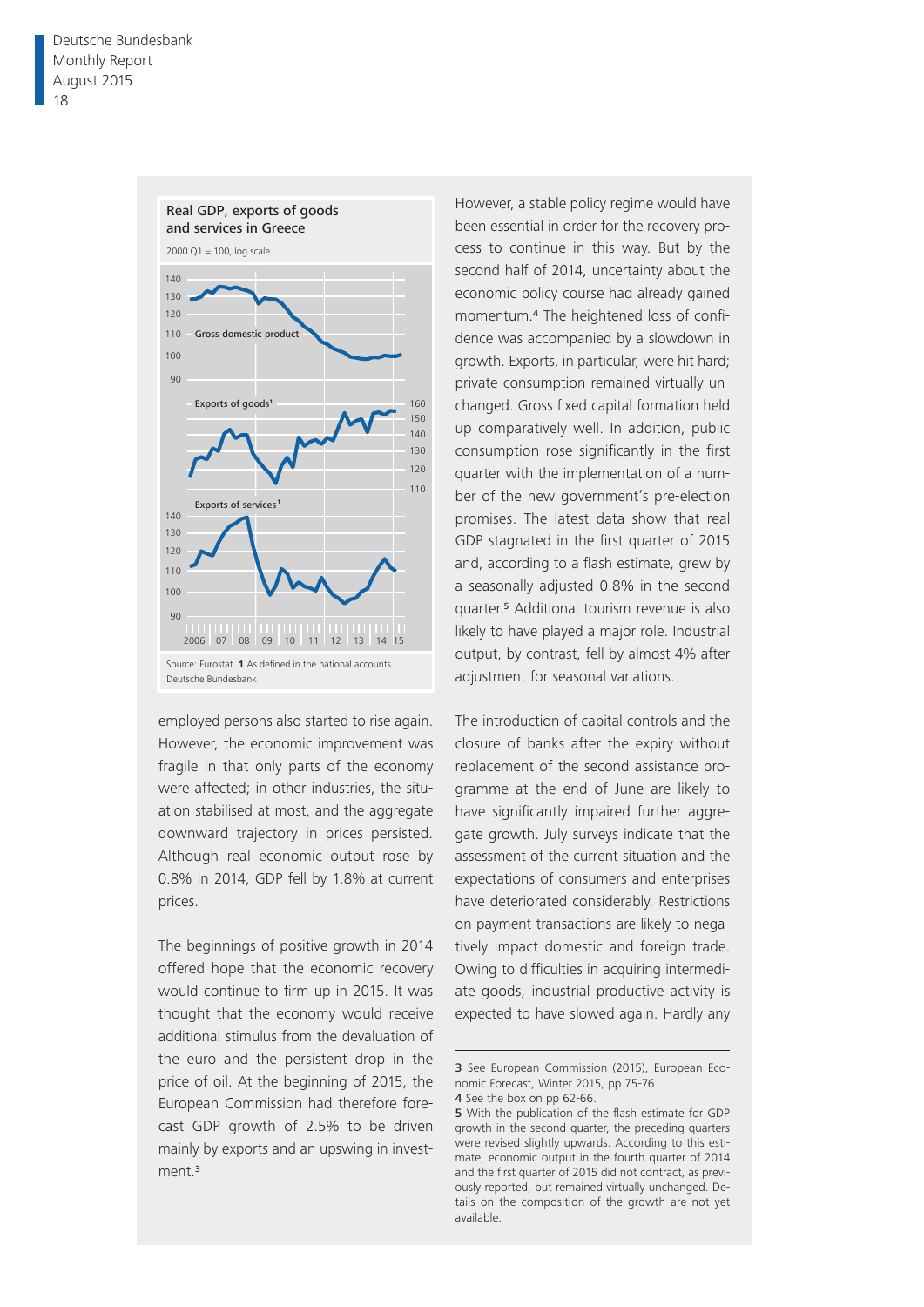new investment projects appear to have been initiated. The effects on tourism, which got off to a very good start in the new year, remain to be seen. As in the previous year, bookings had increased and prices had recovered further. However, the crisis in July may have negatively affected the current season.

How quickly Greece is able to halt and reverse the renewed recessionary development is likely to depend on more than just the resumption of payments. It is essential that confidence in the continued improvement of the general economic climate is restored by way of credible reform efforts. Some foundations for this have been laid in recent weeks with the agreement in principle reached between Greece and its creditors on the country's return to the path of reform. However, uncertainty continues to surround the political support for the necessary and far-reaching reform process.

With favourable developments and the commencement of a third assistance programme6 this summer, the economic situation should gradually improve. Although the starting conditions for a successful new programme have significantly worsened this year, it should be taken into account that substantial adjustments have already been made to wages and prices, public finances and the current account balance in recent years. If payments and lending operations gradually return to normal, this should eliminate the interruptions in production that these adjustments have caused. Greece should then start to feel even more of the positive effects from the tourism industry and the extensive investment projects being financed by European structural funds.



Deutsche Bundesbank

6 See the box on pp 62-66.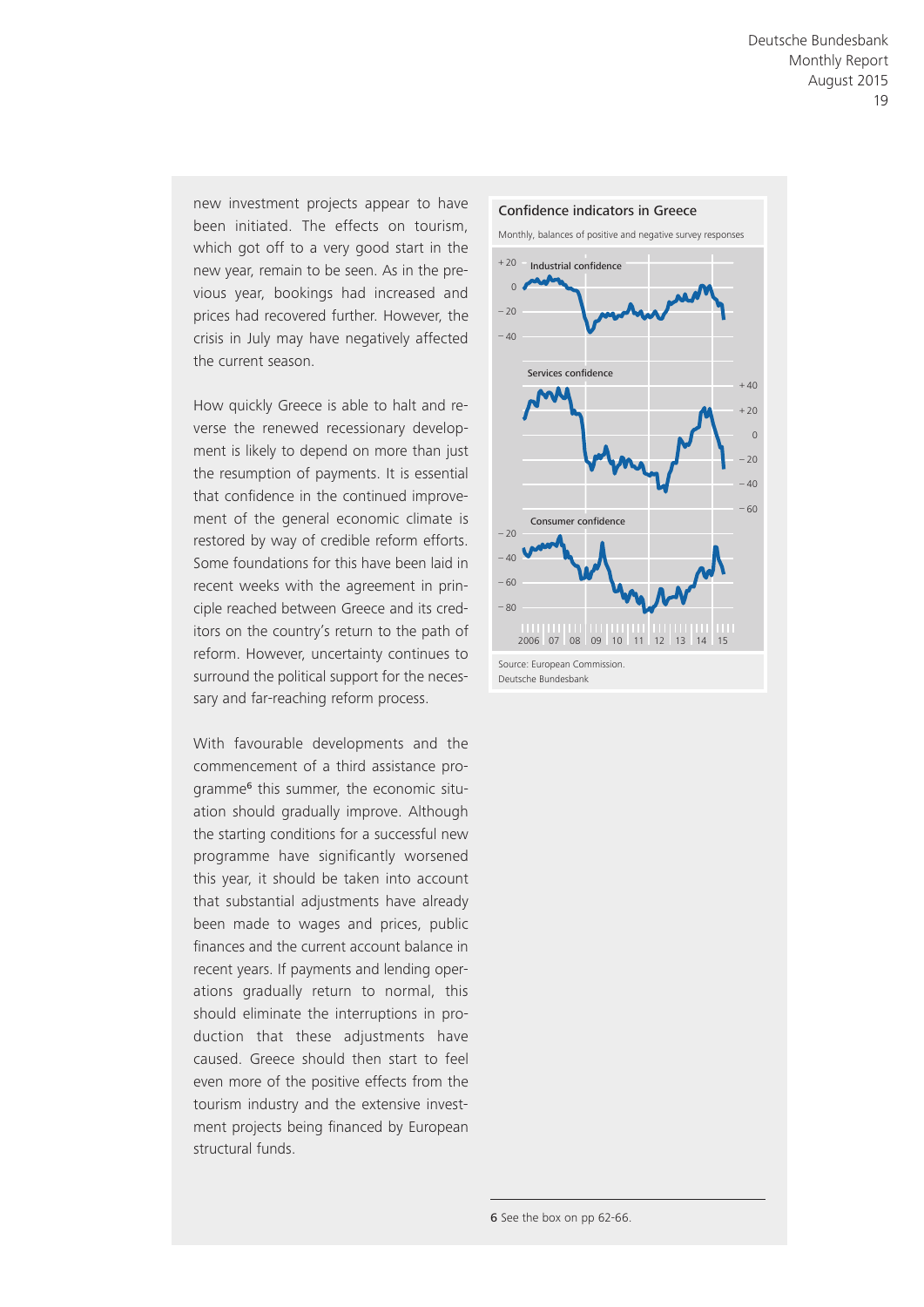

backs in gas production in the Netherlands. As a consequence, overall industrial production even remained somewhat down from the previous period in seasonally adjusted terms. This is consistent with the fact that industrial capacity utilisation could not be lifted between April and July, staying close to the multi-year average. In the construction sector, the available data show that economic output in April and May recorded a marginal seasonally adjusted decrease from the first quarter; the year of stagnation in this sector has not yet been overcome.

*Growth stimulus mainly from private consumption and exports*

On the expenditure side, the recovery in the euro area is being supported in equal measure by external and internal demand. Private consumption is benefiting from the stabilisation and gradual improvement of the labour market situation as well as from the low magnitude of price increases. In the second quarter, real retail sales recorded a seasonally adjusted increase of ¼% from the first quarter, exceeding the figure

from one year earlier by 2%. In seasonally adjusted terms, new passenger car registrations built on the healthy result of the first quarter, growing by 7% year-on-year. Business investment was probably also a renewed source of growth stimulus, as suggested by the higher output of capital goods. After seasonal adjustment, the value of goods exports to noneuro-area countries climbed by 2½% in April-May as against the first-quarter average. Given an increase in export prices of just 1½%, this export success can be explained by a significant volume effect. The value of imports rose by 1¾% in April and May, but there was a price component of 2%. Adjusted for prices, imports of goods probably did not increase compared with the previous quarter.

Forward-looking economic indicators suggest that the economic recovery will continue into the third quarter. New orders in the industrial sector in May confirmed the higher figure of the previous month. The average of both months surpassed the first-quarter average by 2½%. The more current indicators of sentiment also point to sustained growth. In July, the composite Purchasing Managers' Index was still well inside expansion territory. The European Commission surveys, too, corroborate this robust assessment of the situation. The confidence indicators for industry and services even went up slightly in July – despite a drastic worsening of sentiment in Greece. However, consumer confidence recently subsided a little.

The gradual improvement in the labour market situation continued in the second quarter, albeit with reduced intensity. After seasonal adjustment, the unemployment rate declined by 0.1 percentage point from the first quarter to 11.1%, following decreases of 0.2 percentage point in each of the two preceding quarters. Unemployment abated slightly in most countries, although it rose somewhat in Finland, Austria and Italy.<sup>8</sup> In the first quarter, the

*Economic recovery expected to continue*

*Slight improvement in the labour market; wage inflation strengthening*

<sup>8</sup> Data on unemployment in Greece are not yet available for the second quarter.